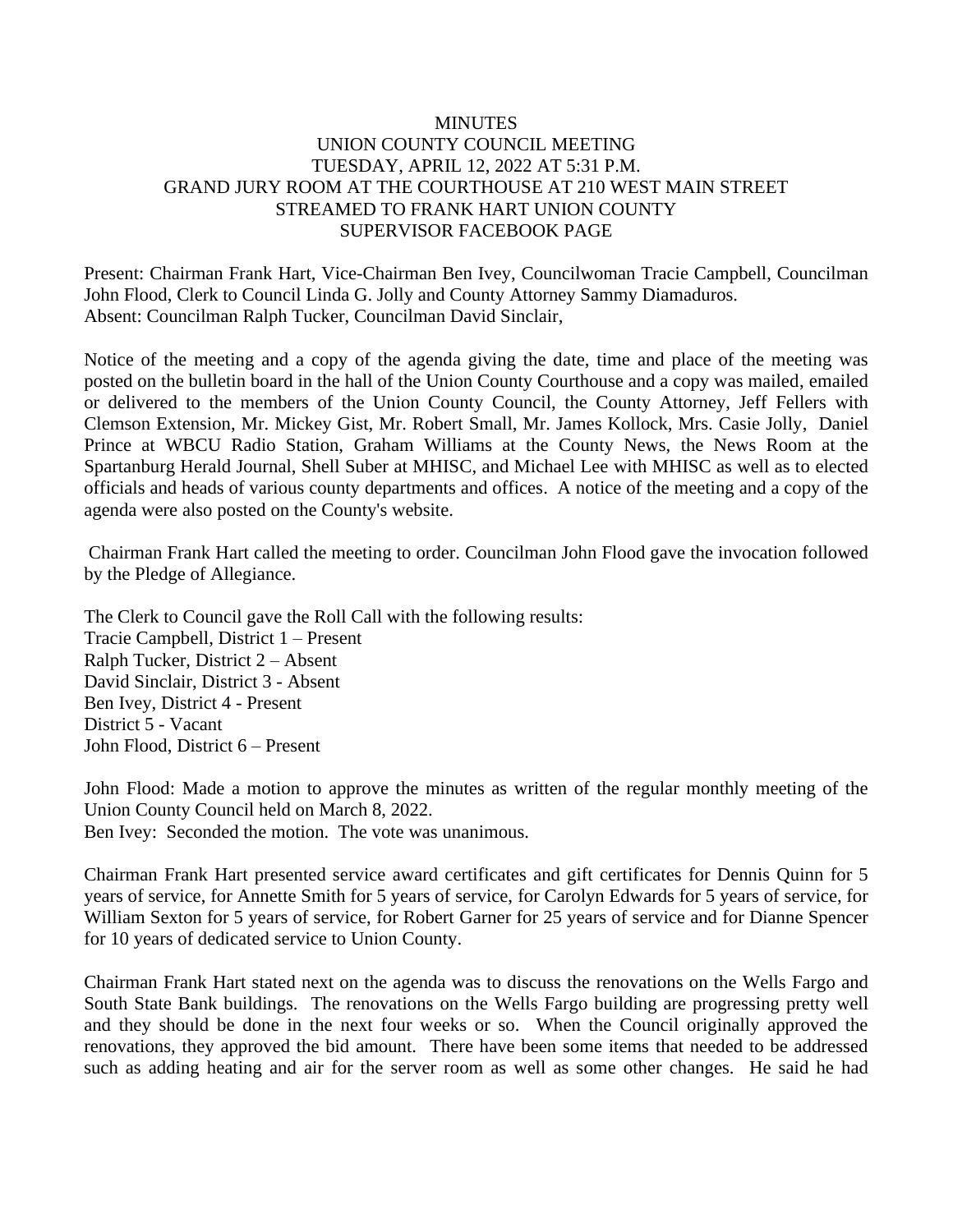\$27,141.76 in change orders that Council needed to approve since they will be paid from the 2021 GO Bond proceeds.

Ben Ivey: Made a motion to approve the payment of the \$27,141.76 due to change orders for the renovations of the Wells Fargo building out of the 2021 General Obligation Bond proceeds. Tracie Campbell: Seconded the motion. The vote was unanimous.

Chairman Frank Hart said there were a lot of supply chain issues due to COVID on the renovations at the South State Bank building. They are having trouble getting some of the electrical components which could result in the renovations going into July or August based on the availability of materials.

Chairman Frank Hart called for any requests to fill any vacant budgeted positions. Probate Judge Toni Allen requested permission to replace the two clerk positions in her officer.

Ben Ivey: Made a motion to approve replacement of two budgeted clerk positions in the Probate Judge's Office.

Tracie Campbell: Seconded the motion. The vote was unanimous.

Christina McDowell as Director of Alcohol and Drug Abuse requested permission to fill a prevention position.

Ben Ivey: Made a motion to approve replacement of a budgeted prevention position at Alcohol and Drug Abuse.

John Flood: Seconded the motion. The vote was unanimous.

Clerk of Court Melanie Lawson requested permission to replace an employee that will be leaving April 19th in the Common Pleas section of Court.

Ben Ivey: Made a motion to approve replacement of a budgeted position in the Common Pleas section in the Clerk of Court's Office.

Tracie Campbell: Seconded the motion. The vote was unanimous.

Chairman Frank Hart stated that next on the agenda was to consider any requests for capital funds. He said the Detention Center requested \$8,563.00 in capital funds to purchase a stove. Voter Registration requested \$4,000.00 for tables for the training room. They are looking at replacing the roof on the Animal Shelter at a cost not to exceed \$7,000.00. The total request from capital funds is \$19,563.00.

Ben Ivey: Made a motion to approve the \$19,563.00 for the items requested from the 2021 General Obligation Bond proceeds.

Tracie Campbell: Seconded the motion. The vote was unanimous.

Chairman Frank Hart called for any recommendations for appointments to vacant positions on boards and commissions but there were none.

Chairman Frank Hart stated they had been working with an architectural firm to look at an expansion to the jail. They are looking at adding 64 beds as there are times when they have been above capacity and due to the need to segregate inmates for their safety and to protect the liability of the county. They contacted other counties about who they used and came up with Moseley who gave them a cost opinion of \$6.5 million to do that expansion. Moseley Architects is willing to do the architectural design, all the mechanical, electrical, putting together the bid document, prequalifying the firms and then selecting the contractor for a cost of \$375,000.00. He said they were recommending approval of that from ARPA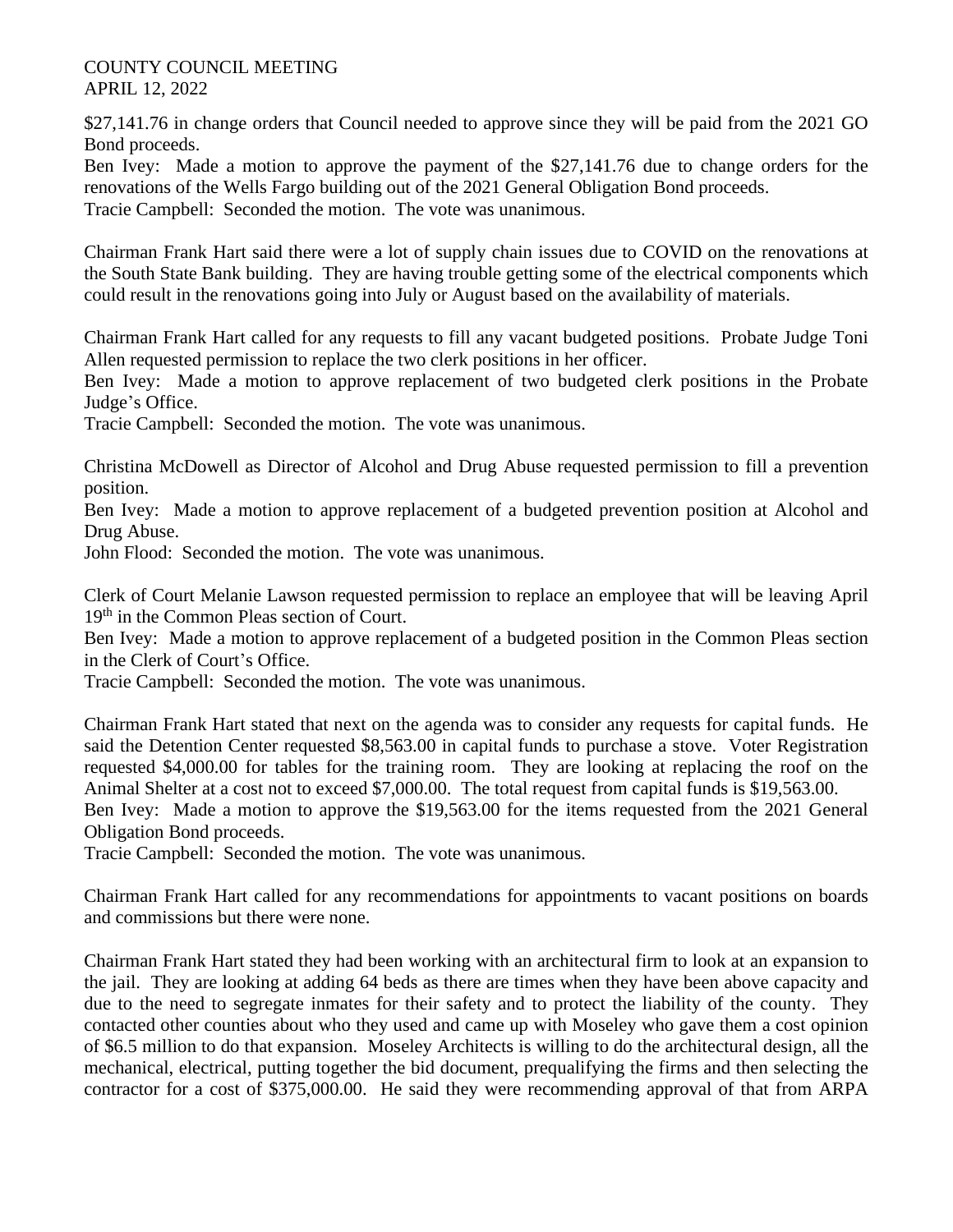Funds. He said we have \$2.1 million left of the ARPA Funds and we should receive another \$2.6 million for a total of \$4.8 million. He asked Council to go ahead and designate that money for the purpose of the jail. He was afraid if they did not do that then they would have to saddle the taxpayers with the total cost of the expansion of the jail.

Ben Ivey: Made a motion to take \$375,000.00 from the ARPA Funds for the architectural fees for the jail expansion and to allocate the balance of the ARPA Funds for jail renovations.

Tracie Campbell: Seconded the motion. Councilman John Flood stated that earmarking it does not absolutely commit those remaining funds. Chairman Frank Hart said Council could go back to vote to do something different but his recommendation is to lock that money down and use it for costs that we know are coming. Councilman Ben Ivey said it was a necessary need and if we don't do it then it would fall back on the taxpayers. The vote on the motion was unanimous.

Chairman Frank Hart stated next on the agenda was to discuss the County website and branding. He said this was a project they started prior to COVID which caused it to be a drawn-out process. Dolton Williams as Executive Director of the Development Board stated Jami Trammell has been working on this project for about two and a half years. Everything is ready on her end and on the marketing firm's end. They need to set a date for an internal launch for County employees to review the site for several weeks for any edits that need to be made before opening it up to the public. He said the website was very user friendly. Councilman John Flood said he was under the assumption they would get rid of all the other County websites as they exist and Chairman Frank Hart stated that was correct. Each department would have a page they could put their information on but it would all be hosted as part of the County website. Chairman Frank Hart said Jami Trammell had proposed to do the launch for employees on Friday, May  $13<sup>th</sup>$ . Councilman John Flood asked why they should wait that long if it is ready to go. Chairman Frank Hart asked Dolton Williams to check with Jami Trammell to see if it could be accelerated.

Chairman Frank Hart asked if any elected officials wanted to address Council.

Clerk of Court Melanie Lawson said her Deeds Department would be allowing for e-filing where out-oftown attorneys can e-file deeds and mortgages. They will have to go through training for that.

Sheriff Jeff Bailey said they received one truck and six Tahoes but now they are being delayed on getting the upfits on the Tahoes. Steel products are four or five months out. They cannot get a radio for the vehicles for five months. They will get what they can done on the upfitting but they can't control the other things that would have to be finished. Things have been going well with the Community Action Team and people have noticed them in the neighborhoods. They have picked up trash in the Lockhart and Kelton community. They will do a clean-up in Carlisle on April  $21<sup>st</sup>$  then Buffalo on May  $19<sup>th</sup>$ . Councilman John Flood stated there are issues with cars being parked on both sides of some of the roads which deters emergency vehicles access and asked the Sheriff for assistance with getting that resolved.

Chairman Frank Hart presented second reading of a Union County ordinance authorizing the lease of certain Union County-owned real property and improvements thereon; and other matters related thereto. He said this was the lease related to County-owned property at 103 W. Main Street.

John Flood: Made a motion to accept second reading of the Union County ordinance authorizing the lease of certain Union County-owned real property and improvements thereon; and other matters related thereto.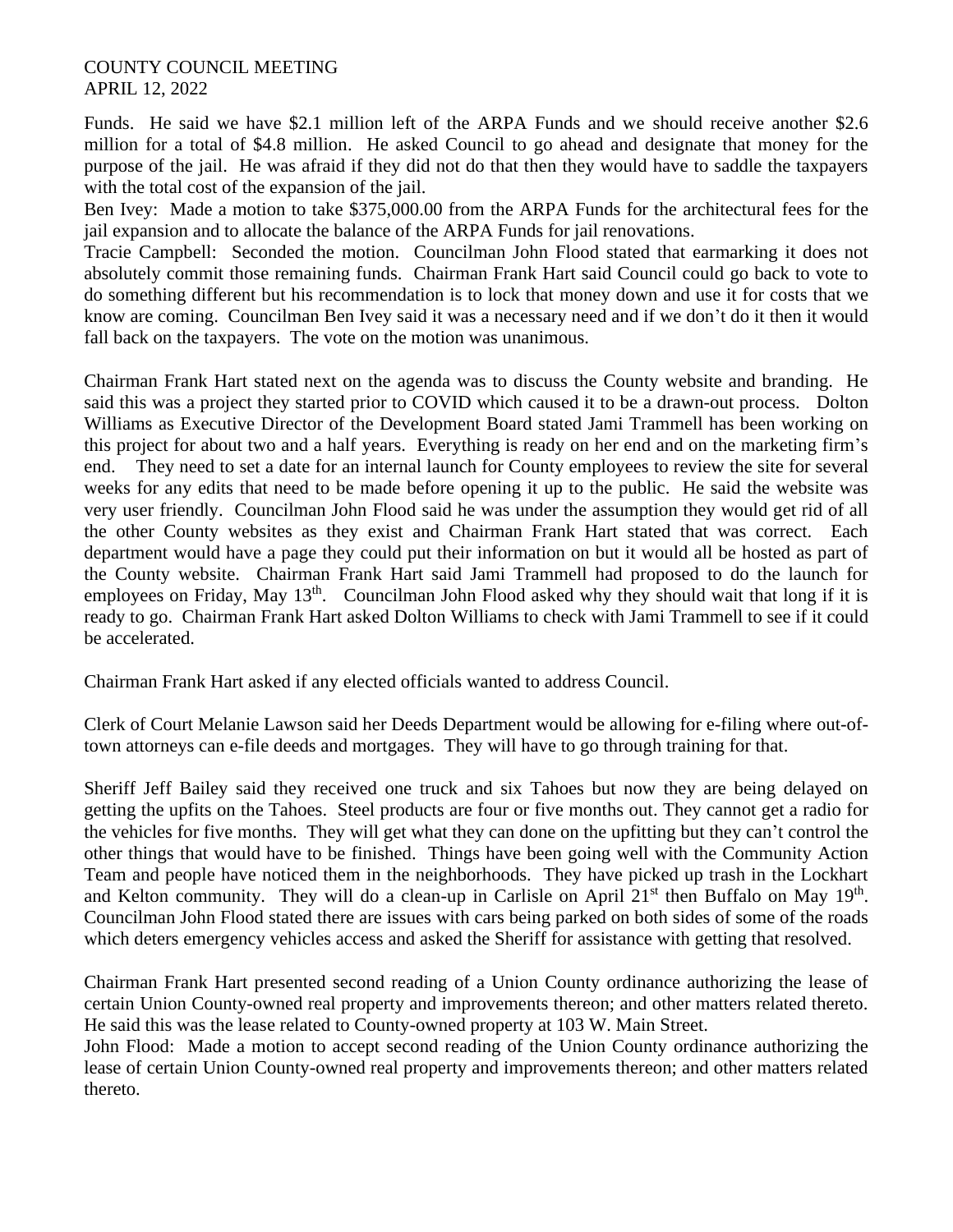Ben Ivey: Seconded the motion. The vote on the motion was unanimous.

Chairman Frank Hart introduced in title only an ordinance to adopt the operating and capital budgets of Union County for the fiscal year beginning July 1, 2022 and ending June 30, 2023, and to make appropriations for such Union County budgets for county ordinary purposes and for other county purposes for which the county may levy a tax; to provide for the levy of taxes on all taxable personal and real estate properties in Union County for such county ordinary purposes, including sufficient tax to pay the principal and interest on outstanding indebtedness of Union County maturing during said fiscal year; and to provide for other matters relating to Union County and Union County budgetary matters Ben Ivey: Made a motion to dispense with referring the ordinance to a committee and to accept first reading of the ordinance to adopt the operating and capital budgets of Union County for the fiscal year beginning July 1, 2022 and ending June 30, 2023, and to make appropriations for such Union County budgets for county ordinary purposes and for other county purposes for which the county may levy a tax; to provide for the levy of taxes on all taxable personal and real estate properties in Union County for such county ordinary purposes, including sufficient tax to pay the principal and interest on outstanding indebtedness of Union County maturing during said fiscal year; and to provide for other matters relating to Union County and Union County budgetary matters.

John Flood: Seconded the motion. The vote was unanimous.

Chairman Frank Hart introduced in title only a Union County Ordinance authorizing the sale and conveyance of certain Union County owned real property to the Union-Laurens Commission on Higher Education; and other matters related thereto.

Ben Ivey: Made a motion to dispense with referring the ordinance to a committee and to accept first reading of the Union County Ordinance authorizing the sale and conveyance of certain Union County owned real property to the Union-Laurens Commission on Higher Education; and other matters related thereto.

Tracie Campbell: Seconded the motion. The vote was unanimous.

Chairman Frank Hart stated he had provided Council with a copy of his Supervisor's Report. He said Detention Center Director Niel McKeown has a part-time person helping with litter for the past two weeks and they had collected 372 bags of trash.

Chairman Frank Hart called for any committee reports. He said Councilwoman Tracie Campbell had held a meeting of her committee with the members of the Fair Board to discuss the Council's plans for use of the stadium and fairgrounds. Councilwoman Tracie Campbell stated they would be holding another meeting to narrow some things down.

Chairman Frank Hart called for any other business but there was none.

Tracie Campbell: Made a motion to go into executive session to discuss two contractual matters, two economic development matters and a personnel matter.

Ben Ivey: Seconded the motion. The vote was unanimous.

The Union County Council went into executive session to discuss two contractual matters, two economic development matters and a personnel matter.